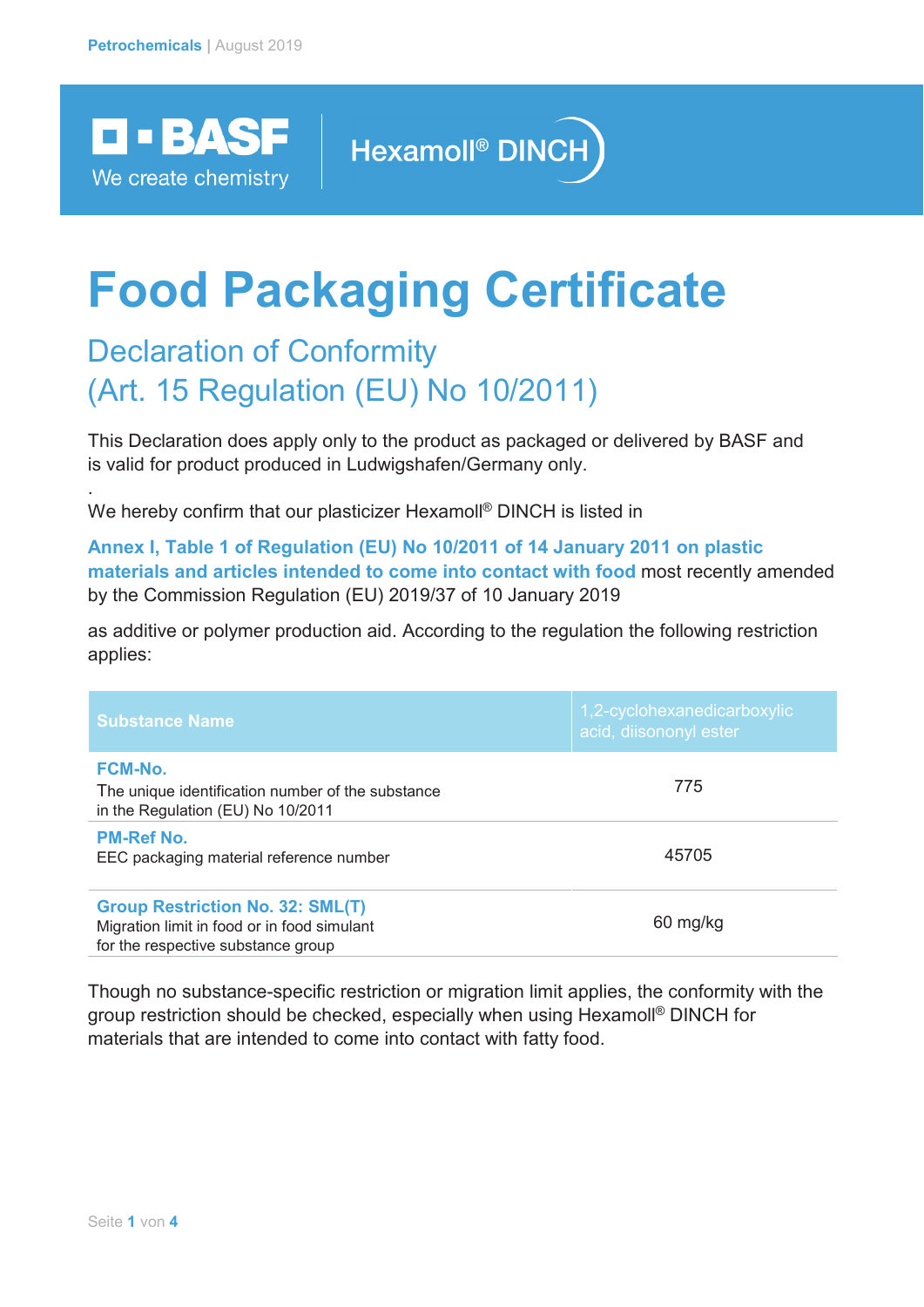**D-BASF** 

We create chemistry

# **Hexamoll<sup>®</sup>** DINCH

Presuming appropriate processing, the product can be used in the countries of the European Community for the manufacture of food contact materials or articles according to

#### *Article 3 of Regulation (EC) No 1935/ 2004*

*"Regulation (EC) No 1935/2004 of the European Parliament and of the Council of 27th October 2004 on materials and articles intended to come into contact with food and repealing Directives 80/590/EEC and 89/109/EEC".*

For notice: Appropriate conditions have to be applied when processing the product. The suitability of the articles for the application concerned, including their effect on smell and taste of the food, and observance of any given limitations (for example overall migration, specific limits and other analytical requirements) must be tested and ensured in each case by the person who places any finished food contact article on the market. The product must not be used in any medical device and/or pharmaceutical applications.

### **Switzerland:**

The product is listed in the Swiss Ordinance on Materials and Articles in Contact with Food,"Verordnung des EDI über Materialien und Gegenstände, die dazu bestimmt sind, mit Lebensmitteln in Berührung zu kommen" SR 817.023.21 of 01. May 2017, Annex 10 "Lists of permitted substances for the manufacture of packaging inks", Part A.

The specific restrictions and migration limits for the listed substances are the same as laid down in the European Regulation (EU) No 10/2011 and its subsequent amendments.

### **Japan:**

Hexamoll® DINCH is approved by the Japan Hygienic PVC Association (JHPA) for use only of non-fatty food and at levels not exceeding 100phr.

### **Australia:**

The Australian National Industrial Chemicals Notification and Assessment Scheme (NICNAS) approved Hexamoll® DINCH for food packaging in their following assessments:

STD/1259 (2008) Use: Plastics EX/165 (STD/1259) (2011) Use: Printing Industry EX/170 (STD/1259) (2012) Use: Surface Coatings.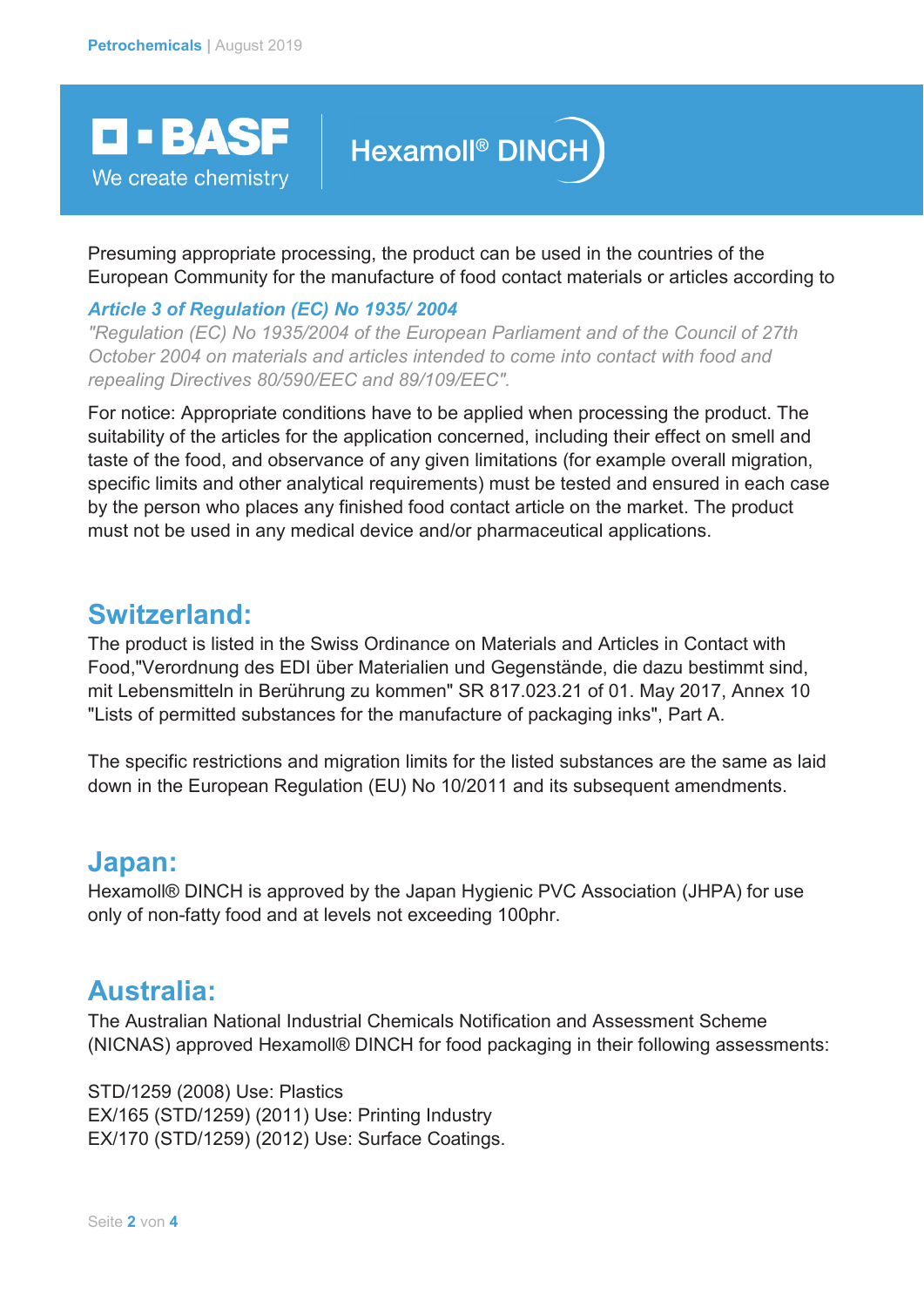

## Hexamoll<sup>®</sup> DINCH

### **China:**

The product is listed in the National Standard of the People's Republic of China GB9685- 2016 (Standard for uses of Additives in Food Contact Materials and Articles), issued Oct.  $19<sup>th</sup>$ , 2016. The following restrictions apply:

(Isononyl) 1,2-cyclohexanedicarboxylate; 1,2-Cyclohexanedicarboxylic acid, diisononyl ester (FCA0045): SML = 60 mg/kg; SML(T) = 60 mg/kg

Application: Plastic (PE, PP, PS, AS, ABS, PA, PET, PC, PVC: dosage as necessary) Compliance with specific restrictions mentioned in GB 9685-2016 has to be ensured by the person who introduces food containers and packaging materials into the market.

### **USA:**

Hexamoll® DINCH is listed in Table D1 of the US National Sanitation Foundation Standard 61 for drinking water system components with TAC (total allowable concentration): 5 mg/L SPAC (single product allowable concentration): 0.5 mg/L STEL (short-term exposure level): 5 mg/L

### **Mexico:**

Hexamoll® DINCH is eligible for food contact applications via K&H opinion referring to EU, Health Canada and Australian NICNAS evaluation. It may be considered safe for its intended use in Mexico, provided it is used in accordance with the EU's specific migration limit (SML(T)) or used in accordance with Health Canada's no-objection letter.

### **Canada:**

According to the No-Objection-Letter on the use of Hexamoll® DINCH in food packaging applications by the Health Products and Food Branch (HPFB) of Health Canada, Hexamoll® DINCH may be used as a plasticizer in polyvinyl chloride (PVC) resins intended for the following applications:

- a) In film intended to contact fatty foods (e.g. fresh meat) at a maximum level of 10%;
- b) In film intended to contact aqueous, acidic, and low alcoholic foods (e.g. fruit and vegetables) at a maximum of 35%
- c) In closure and gasket systems for containers intended to contact non-alcoholic and alcoholic (i.e. beer and wine) beverages at a maximum level of 35%